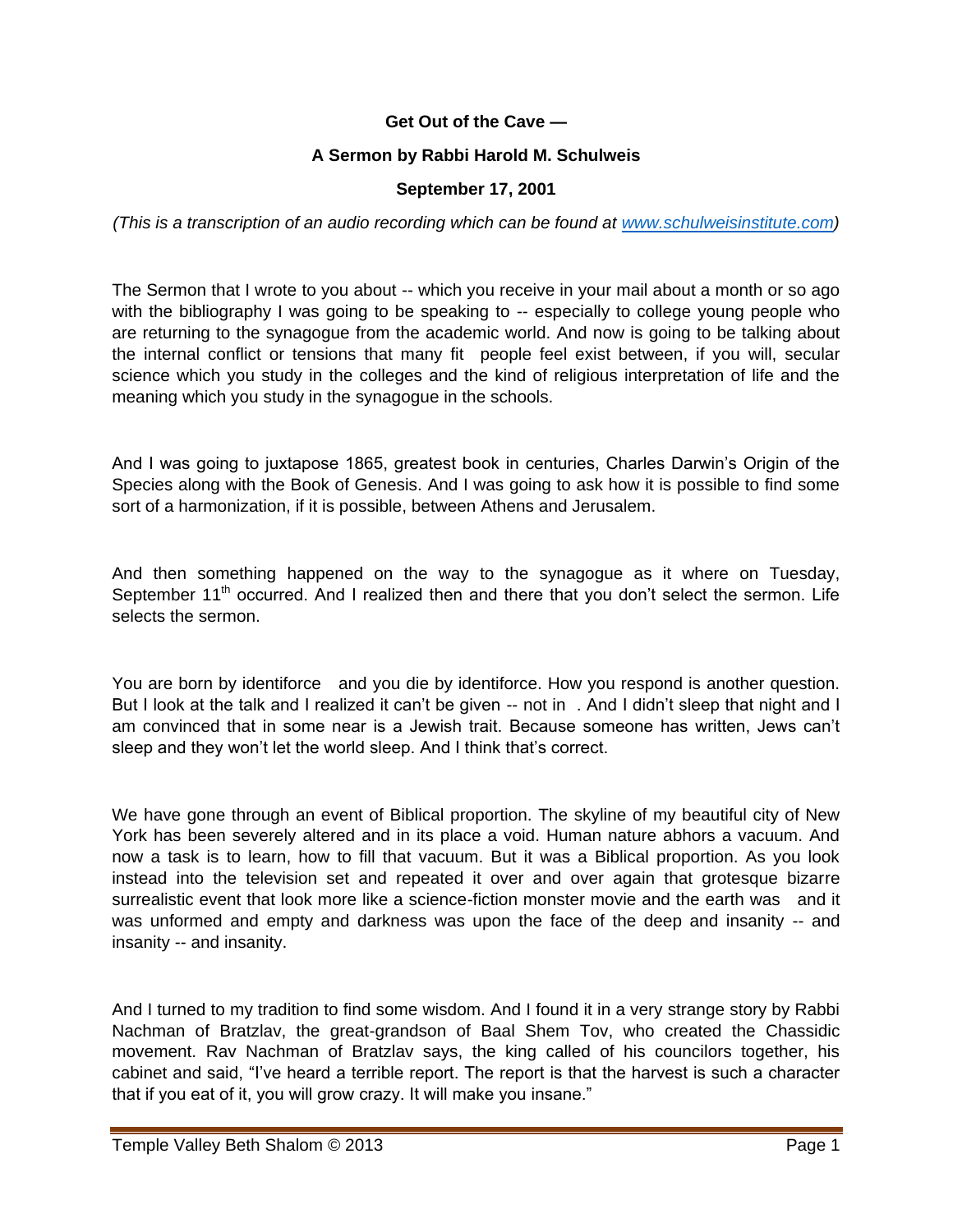And now the question is what are we to do? Not to eat of the harvest is to starve. But to eat of the harvest is to be mad. And he resolved the key. "I want you to eat because you cannot die. But I want you to know also that we are, all of us, insane." But what is it mean to say that you should know that you're insane. Because maybe if you recognize that you are insane, that the world is insane, that the society is insane, you will be able to do something about it.

What has happened to my mind that this is only one person's interpretation is that eyes that have been closed tight forever so long with a wonderful innocence have been ripped open wide. And now there is a new revelation. And we recognize one thing, this is not a metaphor sociologist and philosophist to talk about the fact that there's a global village. There is an awesome interdependence which we have never imagined before.

Now we know that what happens in Kabul has its resonance in New York. What happens in Damascus reverberates in the Pentagon. There has been a globalization deeper even than economic and political and social globalization, a total different way of looking at the world.

The social scientist like the word paradigm shift. It means that you can't think the same way, you can't believe the same way, you can't act the same way. If I had given the original talk, I would be speaking about a clash, a tension within western civilization. Athens, Jerusalem. Science, faith. But know after the terror, I'm speaking about a clash against western civilization. What is happening is much deeper than here and there, a bombing or a terrorizing activity.

What is happening is that the world of negotiation, the world of reason, the world of pluralism, the world of democracy, the world of individualism, the world of universal suffrage, the world of free elections and free speech and free religion, all of these has been challenge by a terrible wide spread and deep miasma of hate and greed and envy; envy of capitalism, envy of our advanced science and our advanced technology.

And one thing is abundantly clear. You can't do business as usual. Forget it. That's what a revolution means. This is a revolution that I can assure you. That the historians will mark as a benchmark for a new revelation, September 11th, 2001.

And how does it affect Jews? It affects us a great deal. How are we going to end of the 21st century after September 11th? Are we going to be the same? Are you going to speak to your kids the same way, going to speak to yourselves the same way? It's a different century. The 20th century, the most terrible, horrible century in history, left all of us as Jews saddened, angry, feeling as Sheila put it in this remarkable phrase, "With the secretion in a sealed vessel of prolonged impotence, a deep melancholy has descended upon us and it is for no wonder."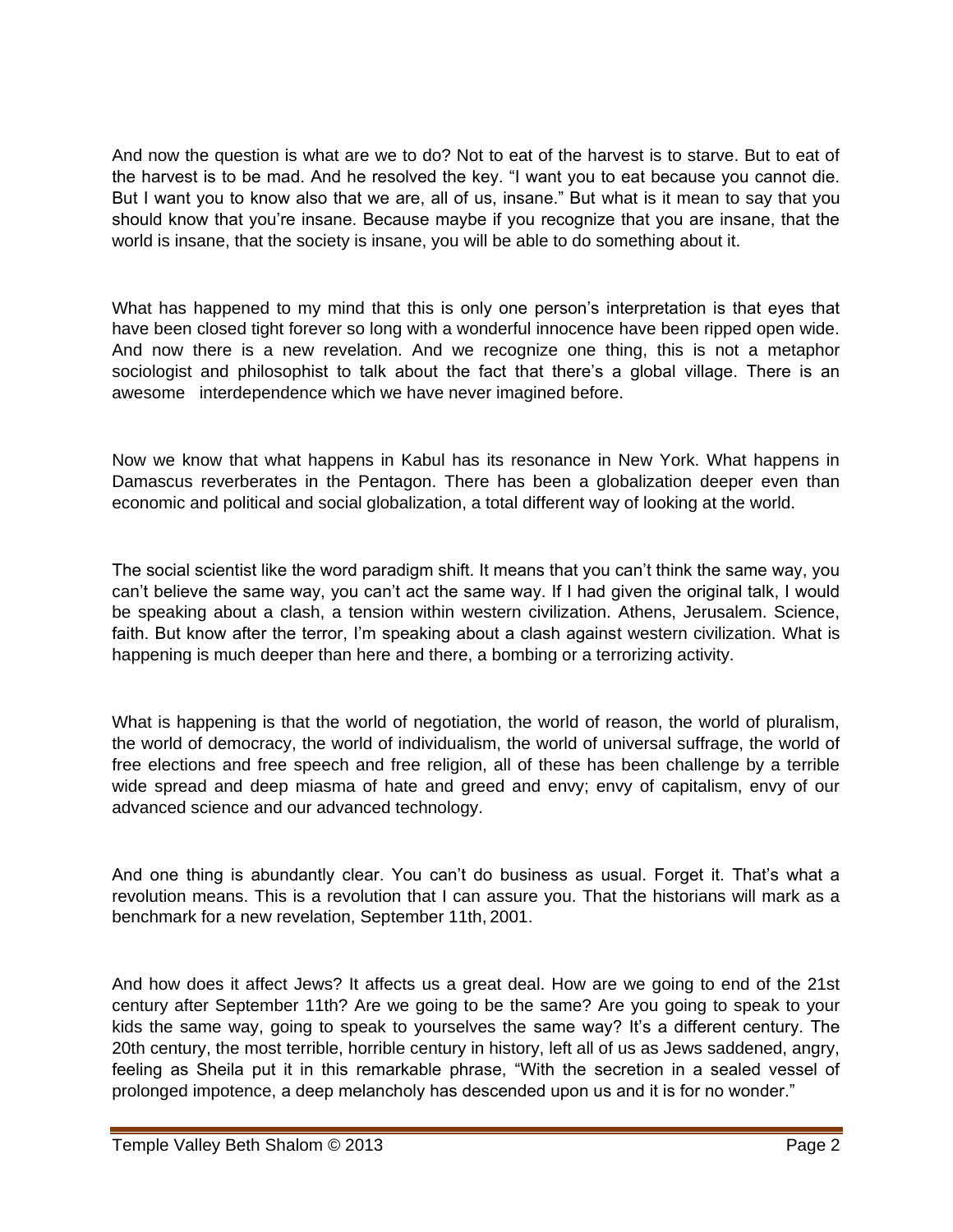Forty percent of the people decimated. One million five Jewish children slaughtered because of their Jewishness. And what do you expect, normalcy? Don't expect normalcy. Do you think this is going to be a normal people, this traumatize, abused people, so vividly disappointed by states and by church, abandoned and rejected. And what do you do in such a time? I look into the history. I look at the Gemara. I look at the Talmud; they face the second destruction of the temple in 70 CE. And I look at the Talmud Chabad and I see a remarkable record.

A man, a Rabbi, by the name of Shimon Bar Yochai was sick and tired of hearing of Roman civilization of its aqueduct and of its engineering and of its technology and of its state craft and all of that selfly said, "This is nothing. This is a corrupt civilization. I don't want nothing to do with the civilization. I don't want to deal with Romans. I don't want to deal with anybody else. I want to only deal with Jews. I'm going to run away."

And he runs away, build into a cave. And he brings with him Eliezer , his son. And they bury a hole in the cave in the sand so that their clothes will not be worn out. And they study eternal life things, taura , taura, taura. And they study prier, prier, prier. And they observe for 12 years, they don't leave the cave until they hear that the Roman Emperor has died and they emerge. And what do they see? They see Jews who are plowing the fields and sowing seeds into the ground. And they are absolutely upset and they say, as the Gemara puts it. "You people are giving up eternal life and you are concerned with the worldly pleasures of this moment."

And everywhere that they look say the Rabbis -- wherever they look was burned up. They saw a factory, they saw a field, they saw agriculture, they look at it and out of anger, they burned it up, says the Gemara. A voice from heaven descended and said, " . Did you come to destroy my world? Did you come to destroy the world? Get back into the cave."

Settle down friends, settle down. Nothing has happened. Settle down, concentrate. And think along with me. Because one of the most seductive things in world history but especially in Jewish history is the temptation to escape into a cave. Some people do it by becoming ancillary by concentrating only on the , the four cubits of the law. And some people do it without being pious but they have their own little caves and they fill it with goods, with toys, with pleasures, with television sets and nothing else and they want to have nothing to do with the world. They also live in caves.

. Let us eat and let us drink because tomorrow we die. This is the great struggle of life, the seductiveness of the cavern. When I read this Gemara, I thought of funerals. When I go to a funeral, I go to the home, there's somebody who has lost a son, a daughter, a father, a mother, a husband or wife. They don't want to be with anybody. They want to have their own private grief and their own sorrows and they put the -- they cover the mirrors because they don't even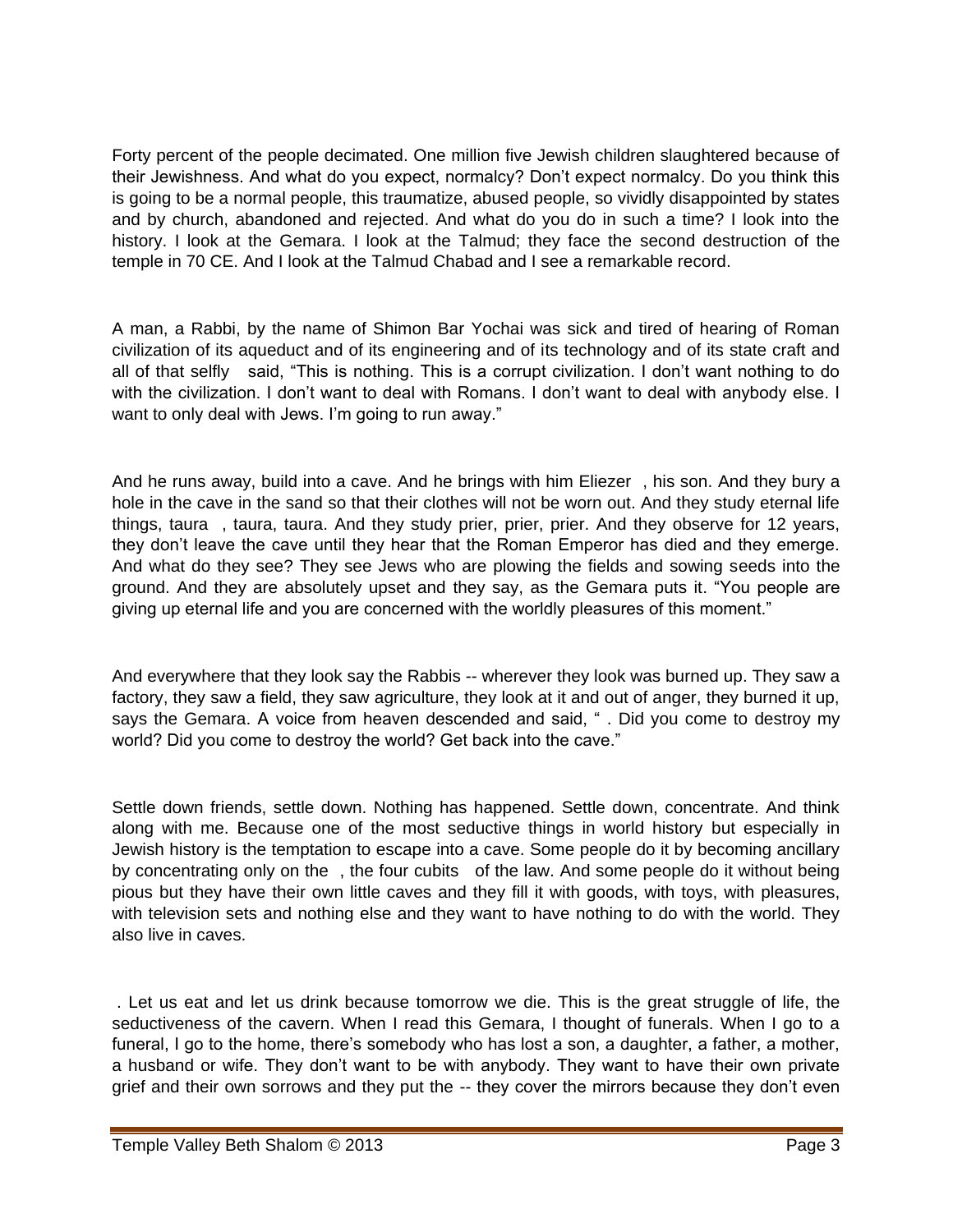want to look at themselves. They want to be absolutely alone and away from everybody into their own cave.

And here, they stand as members of the community who says you got to say Kaddish. And for Kaddish, you have to have a community. Because in Jewish life, you can do nothing as holy without community. You can't have without . You can't even recite the seven blessings at the wedding without the presence of the minyan. And this man said, "Let me alone. Let me alone. Let me be with my own -- in my own solitude, in my own sorrow."

And the community says, "We're not going to let you alone. We're not going to let you alone." That's exactly why we have this minyan. You are not abandoned and you're not alone, you are part of the community and we want you to know that and you're not going to be alone. And at the end of seven days, there emerge a wonderful folk tradition, the Rabbi didn't think of it.

By the end of seven days, the comforters who were there take the mourner by his or her hand and take them out of the house, out of the cave into the streets. And we turn them to the market place. That is a concern after every tragedy. A voice from heaven speaks to us and says, "Your place is not in the cave. I am the king of the cosmos, not the king of the cave. If you go into the cave, it will not be your security; it will be your sepulcher."

. Bless are thou, Lord our God, King of the Universe. I am in the minyan. You know what the origin of minyan is? It's from the Book of Leviticus in which God says, " , I will be sanctified in the midst of the children of Israel," not in a sanctuary and not in a cave, not in a mountain but in the midst of the Jewish people.

What is it mean then? How we to respond to tragedy? We do so with the great wisdom of our history. That's why we're a people of 4,000 years. If there is globalization, if it means that there is a radical interdependence, it means that Judaism has to be globalized. You have to be globalized. How do I know this? I look at the text. I take a look at what we're going to be reading on the Haftorah of Yom Kippur from a six century before the Common Era Isaiah who speaks to a people who are in exile, some place in Babylonia. And they complain and they say, "What's the matter with you God? Where are you God? Look at us, we are fasting. Are you blind? We are afflicting our souls. Are you blind?"

And God says, "Who needs it? Did I ask for you to bow your head like a bulrush that I want you to spread sackcloth and ashes over your head or beneath your feet? I want you to do one thing, move out of the cave." What is it mean to move out of the cave? He tells you what it means. Undo the bands of the yolk, deal your bread to the hungry, cover the nakedness of the impoverished, get out of the cave.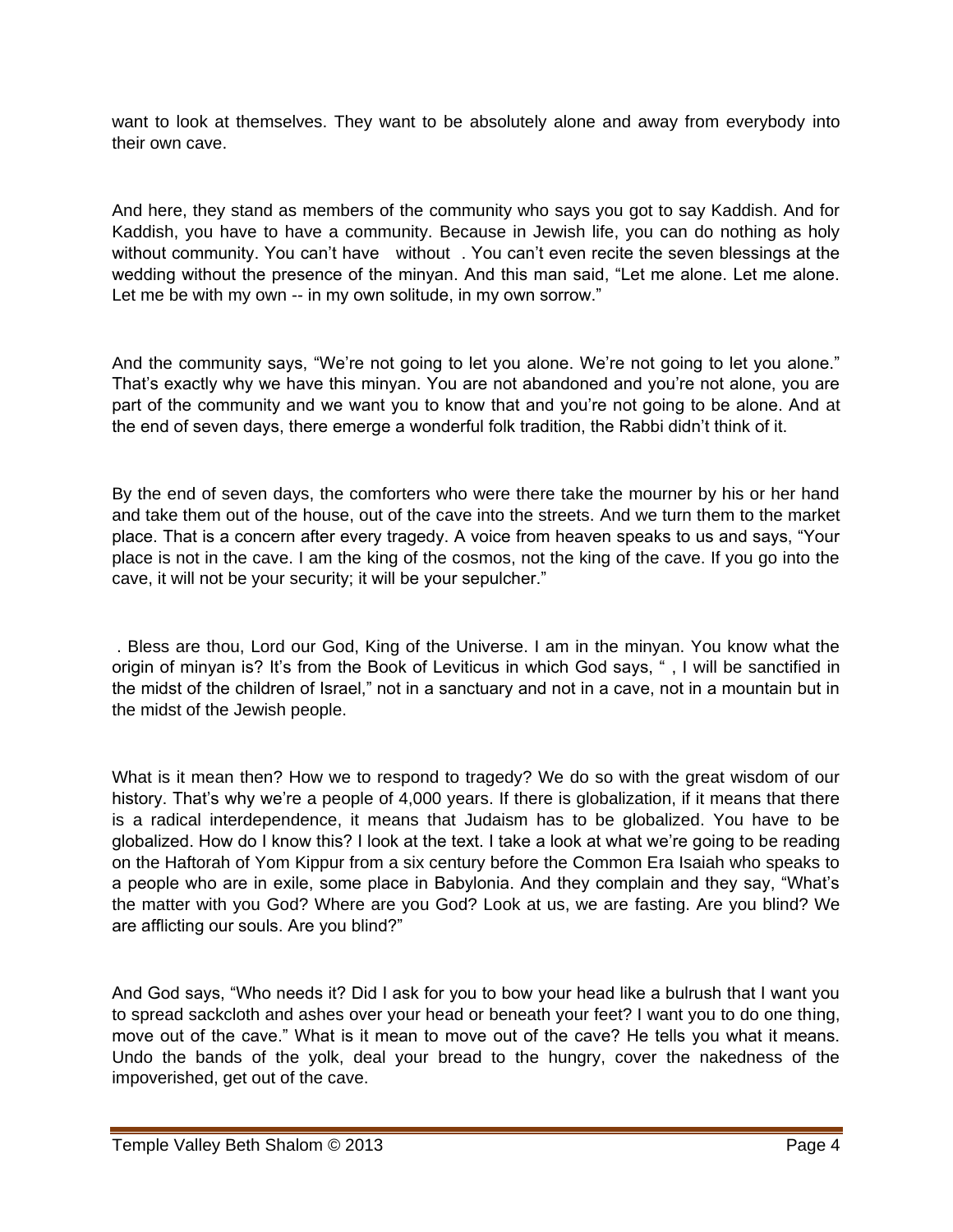. One hour in this world says the Talmud. One hour in this world. , with turning, with transforming and with a practice of good deeds is worth the entire world in the future. Don't give me [inaudible] [00:18:23] and don't give me paradise and don't give me nirvana. This is the place. Get out of the cave.

Get out of the cave? Yes. Because filled with hunger? Yes, hunger. There are one billion chronically undernourished people in this world, one quarter of a world population. Ten million children die every year from malnutrition. It's our agenda.

. There are people who are choking because we have poisoned the atmosphere, because the waters are toxic. Fish are dying. Is that our agenda? It is if you think of Judaism as a world religion. If you do not think of yourself in small petty, provincial, parochial terms, you globalize Judaism and you return to the Judaism that we had.

In the Book of Genesis we are told, "You are to be the custodians of the universe. You are to see to it that this world is protected and treasured. You are a world religion." I haven't even heard that word. Judaism is a world religion? A world religion? If it's a world religion, then you have to deal with world religions.

You have to have some contact with Islam, one billion people. How can I have any contact with one billion people hearing what is said in the mass, I understand that. But I say to you. And I say to you out of Jewish experience because I'm older than you are. And therefore, I have seen more than you have.

I can say to you first of all that not all Muslims are cut of the same cloth anymore than all Christians are cut of the same cloth. But I believe that. But I'm older than you. So I know a lot more stuff than you do. I know that Abraham Joshua Heschel, my teacher was criticized when he spoke about the need to going, flying to Rome to the Vatican II in 1965 and thereafter to speak with Cardinal Bea and to urge the Catholic church to eliminate this dreadful scheme in which they were going to use in energies to convert Jews to Catholicism.

And the people said to him and I know who they are, very distinguished Rabbis, said to him, "Heschel, we don't believe that you are going to succeed." And Heschel said, "Because you don't believe we should not try?" And you know what happened? You know what happened. You don't even have to read the newspaper but you know what happened. You know the remarkable revolution that took place, not long ago.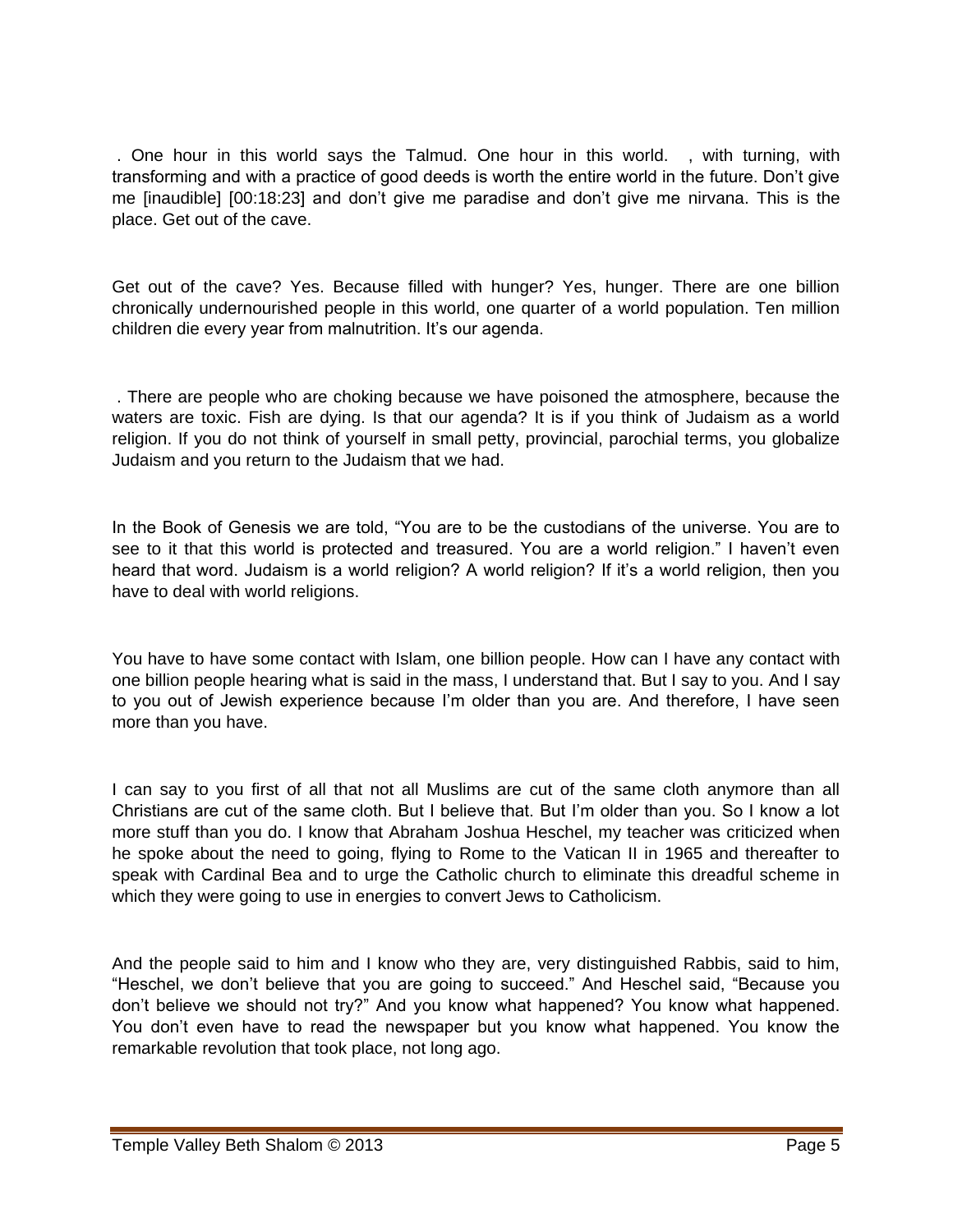When the pope, the first in 2000 years, entered into a Roman synagogue and prayed and referred to Jews as the -- as our elder brothers. A Catholic church with all of its inflexibility and its slow-moving ways recognized diplomatically the State of Israel. The church introduced a new Catechism which you are to read because it has eliminated and cleansed the most anti-Judaic aspects of Christian liturgy.

And how do we come about? Because we said -- some of us said, "We have got to make contact with the Catholics." And they told us, "You're knocking --, you're knocking your head against the wall; nothing will happen, nothing will avail."

Well I know better because I am older. You know it's better too. You had hear in this very synagogue, on this very spot. The great Cardinal Mahony of Los Angeles, not once, not twice but three times with his monsignory and his nuns. When I was ordained from the seminary in 19 -- last century, anyhow.

When I was ordained, I was asked to speak together with a Catholic priest and a protestant minister an interfaith dialogue. And I remember very clearly because it was in New York, a guess was ordained. And the minister or the priest came, I came. And the priest said, "I'd like to do it." He said very embarrassedly. "But you know, you got to build a platform for me that will be higher than yours." So we said, both the minister and I in a ecumenical burst of surprise, "Why is that?"

And the priest really was embarrassed never, this is 1950, that's before the Vatican ll. It's because we can't give the impression that we're all on the same level. But 15 years later, in Oakland, my first congregation, Bishop Begin of Oakland who would never step into a synagogue or allow his Catholic parishioners to walk into the shul came to the synagogue. We didn't want to speak from the pulpit. He wanted to speak in the social hall.

And he said, "Bishop, you got to speak in a synagogue. It's the very -- it's happened, Vatican II has happened." "You're right." And he spoke. And the people came. And the Catholics came. And they came wonderfully well as they came, by the way, on Friday night. Friday night when we had this emergency Sabbath service, there were Catholics who came.

So don't tell me, it can't happen with the Muslims. Because, and this I know and have read and William Safire in the New York Times had a very wonderful article in which he talked about the fact that main line Muslim clergymen are now aware that they have been -- that the Koran has been hijacked. And you'll begin to hear, not everybody, but this is a war and so war between them two when Catholics had that kind of war too but you are beginning to hear and you will hear.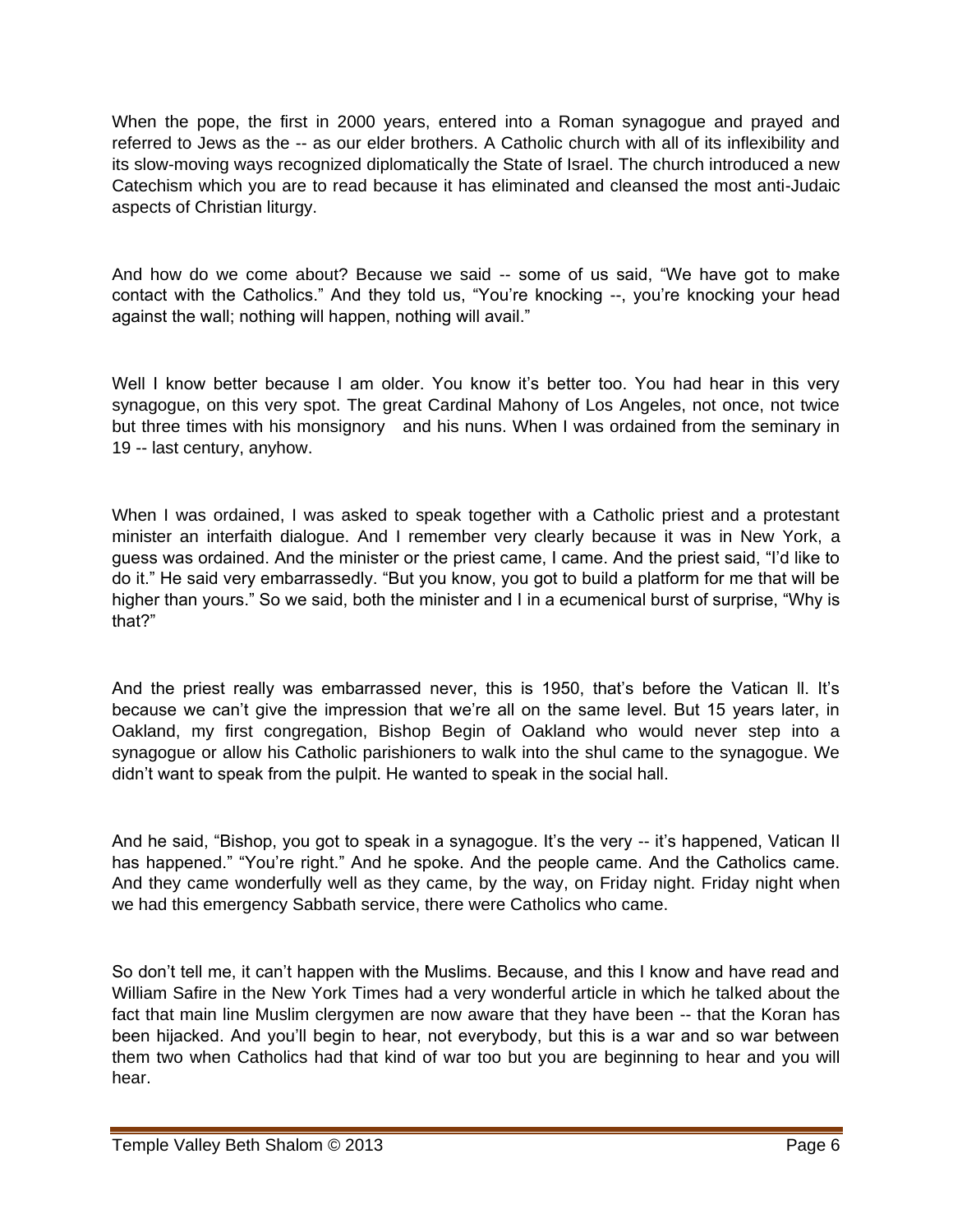In fact in the program that I appeared with the other night -- the other day, the man who represented Islam, a man from the east said, "It is wrong what they are saying. It is wrong that anybody who commits murder on innocent people is going to go to paradise and be feted with virgins. It is wrong to think that the word Jihad refers to a battle against the people of the books, especially," not many but important. And it's important that we be there. It's important that we be there and it's important to begin over here.

I don't want to talk about somebody else, talk about VBS. VBS I want you to know, beginning with October, you will see it and it's a very important, the Karuth program due to the generosity and thoughtfulness of Jess and little Beime. We are going to have here sessions on Judaism and world religions. And we are going to have leading scholars and clergymen from Buddhism to Mormonism to Catholicism to Protestantism and to Islam.

And I want you to be there. And I want you to bring your Muslim friends. You don't have any Muslim friends, make some Muslim friends and bring him here. Because I said to Dr. Nazzir , after many, many conversations. I say your picture is going to be in the paper. I want you to know we're advertising this. And I said I don't want you to talk about and I don't want you to talk about politics. I want you to talk about the Koran as a religious person understands it because our people doesn't know this. They don't know about Koran and they do not know about the Surahs of the Koran and they don't know anything about the Sharia. And he said I will come.

And I said to him. "We owe it to humanity. We have done a terrible job, we, the religious people. But we are -- I, as a Jew, am the father of the monotheistic traditions and we have got to transcend this. We've got to introduce healing and understanding." And he will be here. And I want you to be there.

And why I am doing this? Because we have got to get out of the cave. We're a world religion. Do you feel like you're a world religion? Or do you feel like you belong to ishtiba? Are we going to go on with the globalization of Judaism?

On April the 12th, you be the first to know that we will have here the Princess of Bulgaria. The daughter of King Boris who was forced by the Sabranie, by the Bulgarian Parliament, people like Demetre Perchef . And by the Bulgarian Orthodox church whose prelets said to King Boris, "We will lie down on the track if you deport our Jews from Bulgaria because this was the upsetion of the Nazis." And 50,000 Jews in Bulgaria were saved.

You got to celebrate it. There'll be Bulgarians here. And it's got to be you here. Why? Because you are a part of a world religion. Get out of the cave. Get out of the cave. And your children are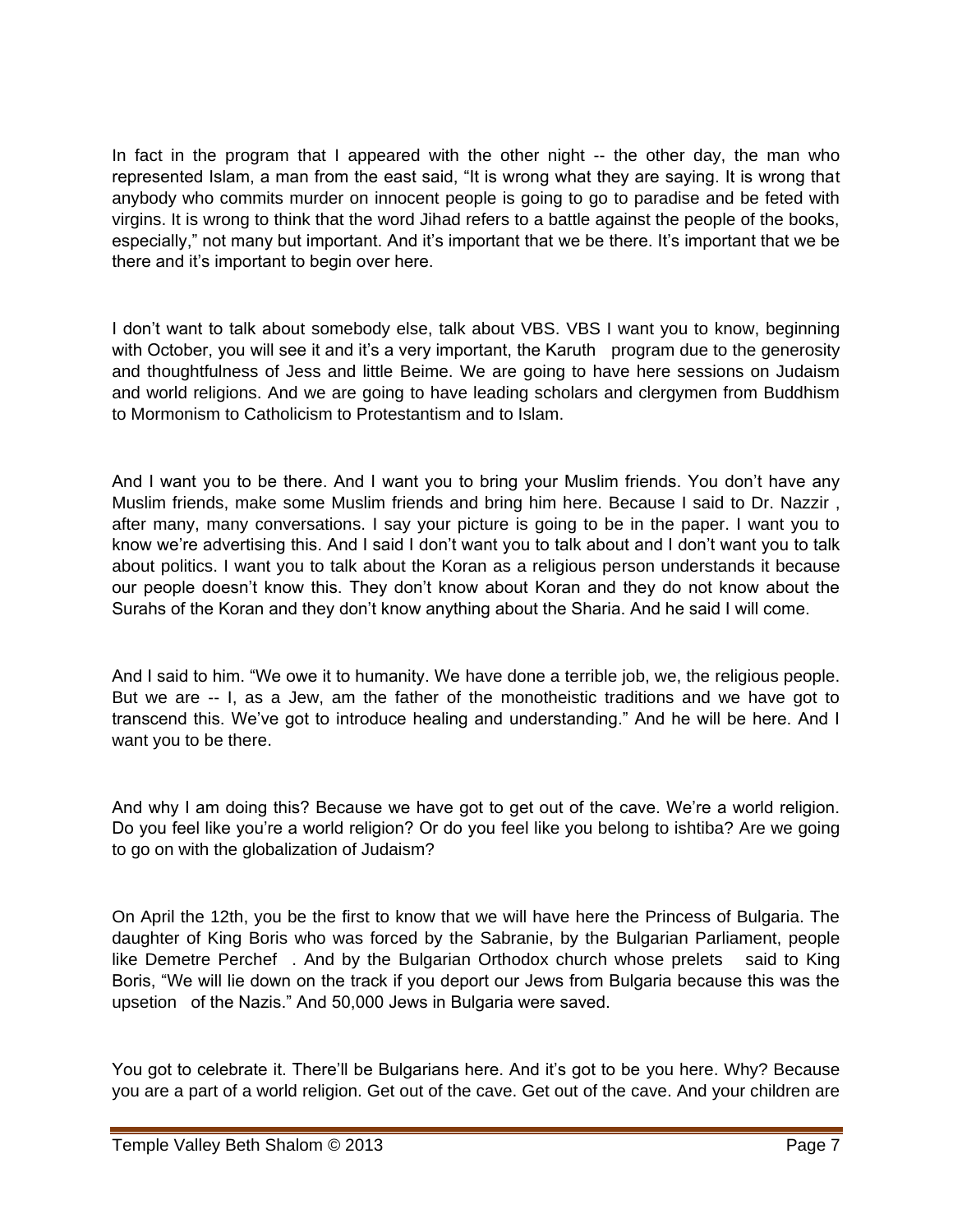asking questions, tough questions, from the last century on, why shall we be Jews? And why should we be loyal to Judaism? Don't give them the answers that you gave them. You must be Jewish because we do not want to give a posthumous victory to Hitler.

Are you a Jew because Hitler said no? Are you a Jew out of spite of anti-Semitism? What is it that you say positively? You're going to now in a globalize Judaism have to be Jewish affirmatively not in spite of Osama Bin Laden, not in spite of Hussein, Saddam Hussein.

You're going to have to be able to show your kids and yourselves, you are important to the world. If not, who needs it? This is globalized Judaism. And I tell you where it comes from. It so happens that we have got to, when we get out of the cave, start finding out the origins. Your children know, for example, how compatible Jewish thinking is with this universalism, they don't. Because the world doesn't -- maybe the Jewish newspapers. My god, do you think the whole world sent us around the orthodox and the conservatives and stuff like that? That's baby stuff, primitive and dangerous.

This is what's Jewish. This comes from the. I call heaven and earth to witness that whether it be gentile or Israelite, men or women, slave or maid servant, according to the deeds that they do, so will the Holy Spirit dwell upon them. You know what you're going to read on Yom Kippur for god's sake. If you come on time, most of these stuff is over by the time you come. I don't mean you. I mean those who can't -- who hadn't even come here. When I leave, I think it's the second service coming, it's not true. It's the straggles from the first service, the first coming in. And they say what are you going to preach about? I said finished. I did it. Well, they say I'll get it on tape. That's right. Get it on tape, get the whole service on tape. You get the whole service on tape but you're spending money.

I'm going to read something that is absolutely mind boggling and I hope you discuss it at the table talk. You're going to read me the story of Jonah. Jonah is a Jewish prophet who doesn't want to preach to the galleon. And he runs away from God. And the Rabbi said, "That's the book you're going to read, a Yom Kippur." You know why? Because Jonah says, "I'm going to run away and going to run away afar from Palestine because God only dwells in Palestine."

I'm going to go far away. And then he spat upon -- sped out onto the shores of Nineveh. And Nineveh, all the Rabbis knew that Nineveh is the capital of Babylonia that is destined to destroy Jerusalem in the six century before the Common Era. And Jonah said, "Listen, why am I talking to you? You got a -- you got a maxhir ? Open up the maxhir. Why do you come here to rest? I don't sleep; you're not going to sleep. Look at 4:13 in your maxhir. Look at 4:13 in the maxhir. And when you go home, when you talk to your kids about it, look at the -- I'm not going to read the whole thing.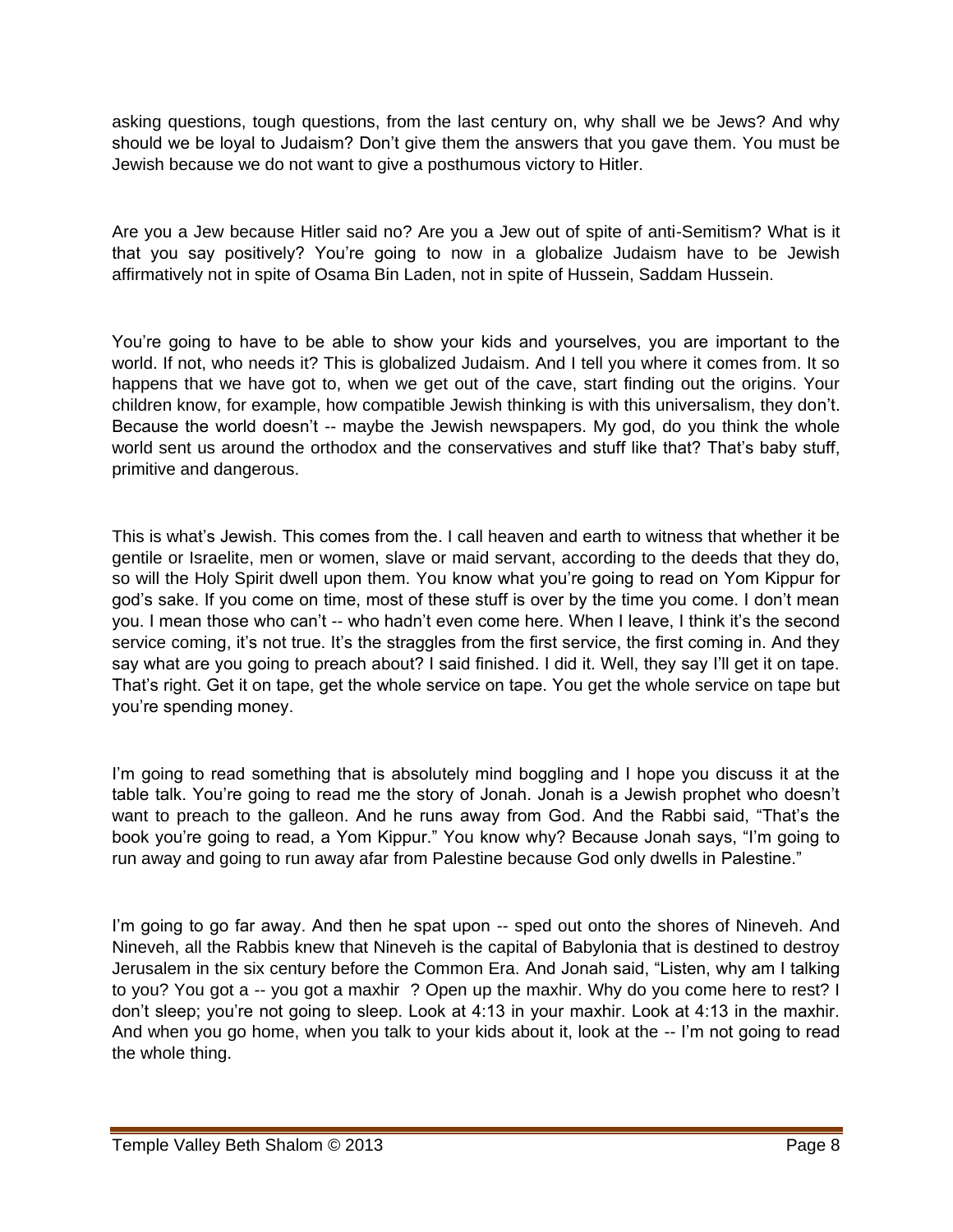Here is Jonah; he doesn't want to preach to the people of Nineveh. The last three of four paragraphs. And when God saw their works that they turn from the evil way, these wicked people turned, God repented of the evil which he said he would do unto them and he did it not, you know what this means? God repents. Why does He repent? Because people repent. And Jonah is unhappy.

Look what it says. But it displeased Jonah exceedingly and he was angry and he prayed unto the lord and said, "I pray thee, oh lord. Was not this my saying when I was getting my known country, therefore, I fled beforehand unto Tarshish for I knew that thou what a gracious and compassion and long suffering God, I knew you're a softy God. And if you're going to see, the people are going to change; you're going to change. It's not good for your -- it's not good for your dignity. I want to protect your immutability. I want to protect your omnipotent. I want to protect your power, your word."

And God says, "You're a fool, Jonah. You think that I am a God because I am stubborn and punitive and vindictive. I am a soft God. I am the mover of the universe," who himself is moved. That's radical. And who does it? The enemies of the Jewish people.

One final word. Well, not final but it's close to final. We have heard so far the introduction of my talk. Now, we come to the major part of it.

They said that American youth is corrupt. I heard panels discuss the fact that American youth is only concerned with sex and drug addiction, terrible dissonant music, vulgarity, coarseness, selfishness. But look at what happened. Think of what happened. You had lines upon lines of young Americans who lined up to become inducted voluntarily into the defense forces. You had lines upon lines of young people who gave blood.

Don't you understand the lesson here; for us too and your children? Our children don't want to live in the cave. They are yearning for idealism. They are yearning for sacrifice and for [inaudible] [00:36:27] and for passion and they want to find it in Judaism. And if you give it in Judaism, don't spoil them and don't overprotect them. Give them a Judaism of world prominence which has a significant -- which makes a significant difference in the international community. And I guarantee you that they will not disappoint you.

People want idealism. And we have got to give them Jewish goals, Jewish purpose, Jewish idealism, Jewish humanitarianism, Jewish sacrifice.

Let me finish as I began. Rabbi Nachman of Bratzlav said, "I don't know what to do. If you eat to this harvest, you go crazy. If you don't eat, you'll starve. So eat but understand that it will make